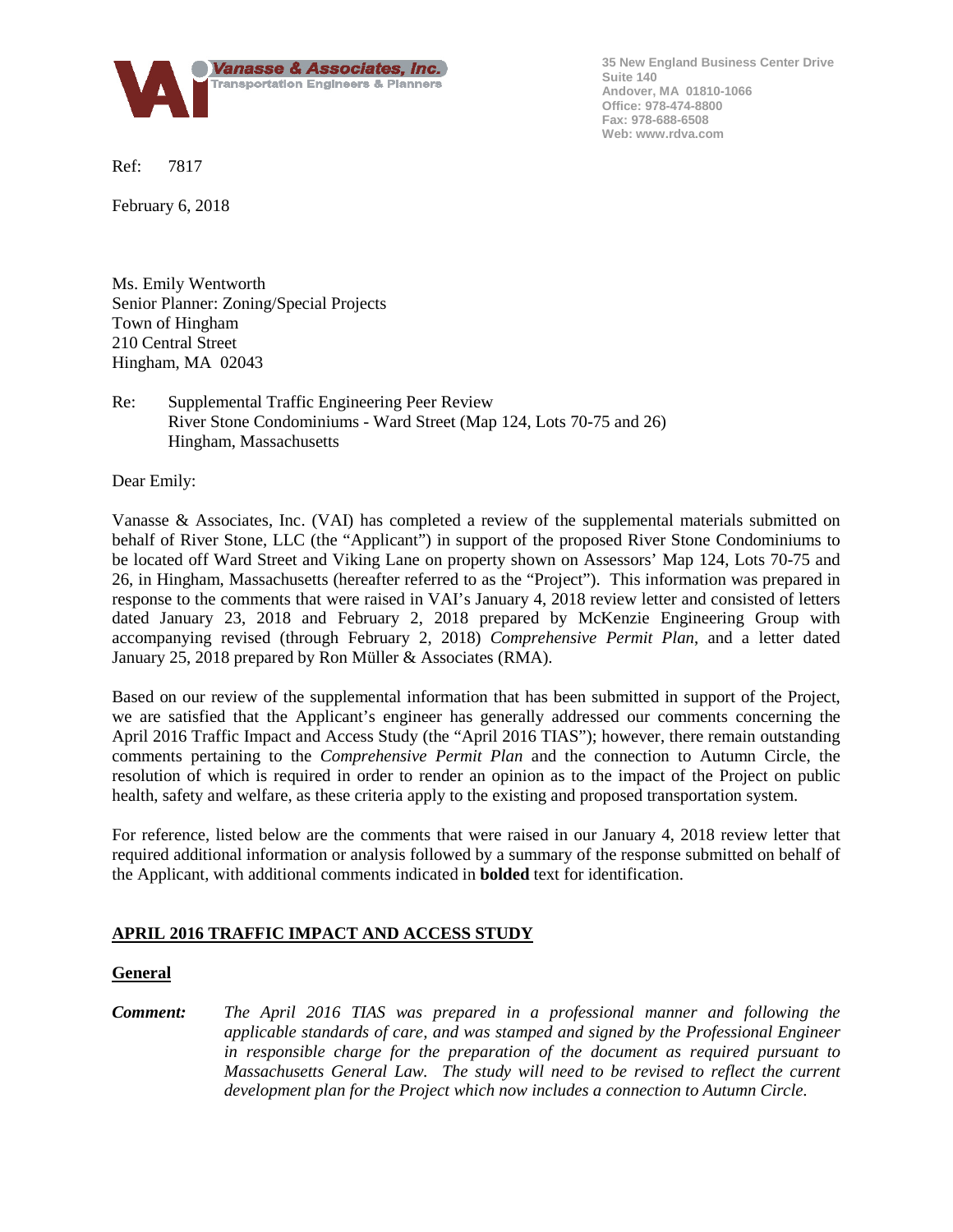Ms. Emily Wentworth February 6, 2018 Page 2 of 12

*Response:* The Applicant's engineer expanded the study area that was assessed in the April 2017 TIAS to include Autumn Circle and the intersection of High Street at Autumn Circle. **No further response required.**

#### **Existing Conditions**

### **Study Area**

- *Comment: This study area is generally sufficient to evaluate the potential impact of the Project on the transportation infrastructure based on the expected trip-distribution pattern for the Project, and encompasses the major intersections located proximate to the Project site where the Project is expected to result in an increase in peak-hour traffic volumes by: i) five (5) percent or more; or ii) by more than 100 vehicles per hour. That being said, the addition of the connection between Viking Lane and Autumn Circle that is shown on the current version of the Comprehensive Permit Plan necessitates that the study area be expanded to include Autumn Circle and the intersection of High Street at Autumn Circle, with a particular emphasis on pedestrian accommodations and safety for the residents of Autumn Circle.*
- *Response:* The Applicant's engineer expanded the study area that was assessed in the April 2017 TIAS to include Autumn Circle and the intersection of High Street at Autumn Circle. An inventory of pedestrian accommodations (or lack thereof) was also provided as a part of the expanded assessment. **No further response required.**

#### **Traffic Volumes and Data Collection**

- *Comment: Additional traffic counts and field measurements are required for Autumn Circle and the intersection of High Street at Autumn Circle.*
- *Response:* Traffic counts were conducted at the High Street/Autumn Circle intersection on January 18, 2018 (Thursday) during the weekday morning (7:00 to 9:00 PM) and evening (4:00 to 6:00 PM) peak periods, and the data was adjusted upward to represent traffic volumes at the intersection under average-month conditions. The Applicant's engineer noted that there were no pedestrians observed crossing High Street or Autumn Circle at the High Street/Autumn Circle intersection; however, **we note that the pedestrian observations were conducted in January when pedestrian activity in the area is limited due to weather conditions. We expect that pedestrian activity along both High Street and Autumn Circle is more pronounced under favorable weather conditions. No further response required.**

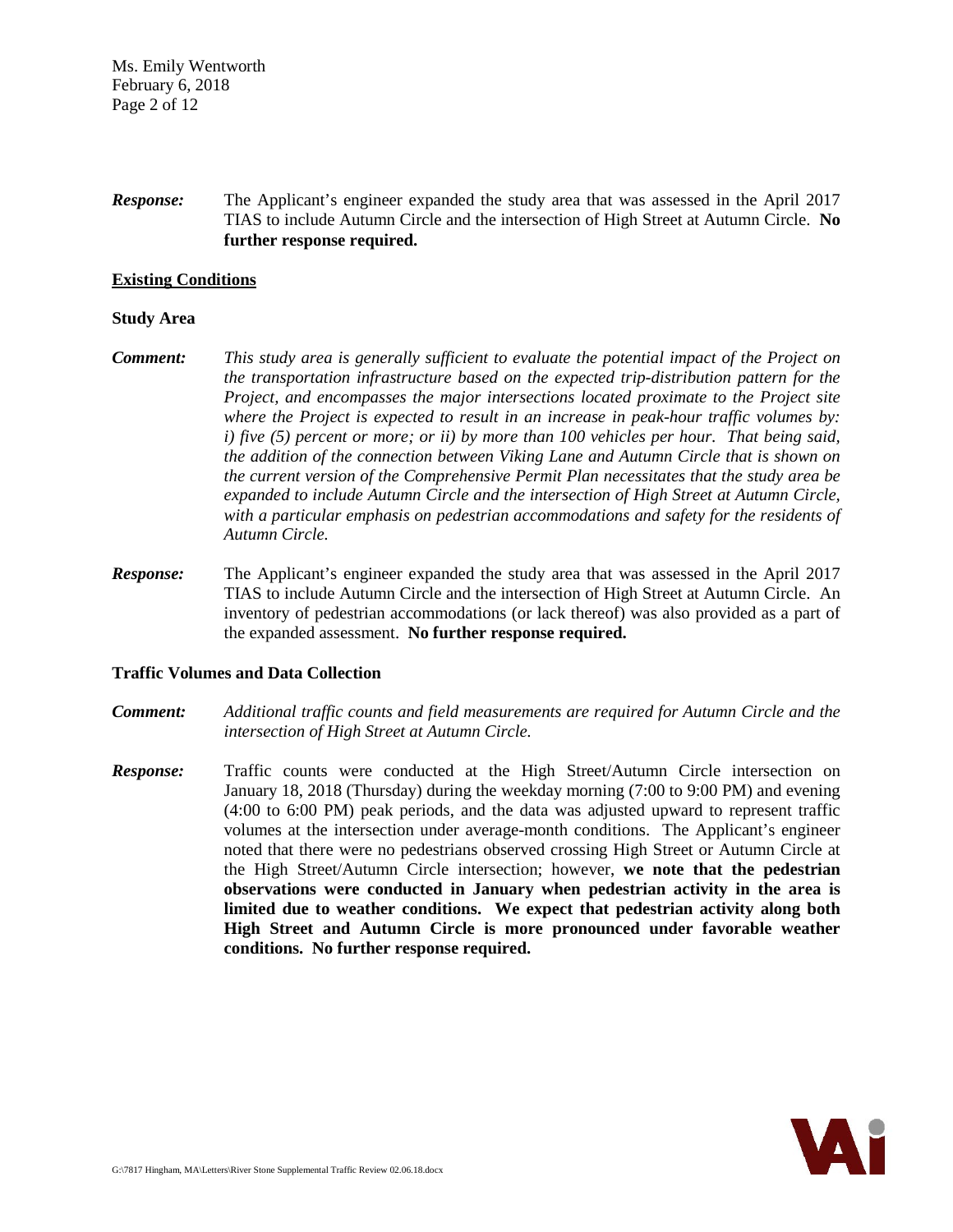Ms. Emily Wentworth February 6, 2018 Page 3 of 12

#### **Pedestrian and Bicycle Facilities**

- *Comment: The Applicant's engineer should provide a description (narrative and/or graphic) of existing and planned future pedestrian and bicycle accommodations within the study area in order to ascertain the relationship of such accommodations to the Project site, particularly the accommodations that are available within the Autumn Circle neighborhood and how these accommodations will be impacted by the Project.*
- *Response:* The Applicant's engineer provided a description of the location of existing sidewalks and pedestrian crossing locations within the study area, noting that sidewalks are not provided along Autumn Circle. In addition, the Applicant's engineer noted that formal bicycle accommodations are not currently provided along the study area roadways. Additionally, the Town Engineer confirmed that there are currently no plans for pedestrian or bicycle improvements within the study area. **No further response required.**

# **Public Transportation**

- *Comment: The Applicant's engineer should provide a description of public transportation services within the study area and that serve the Town of Hingham and adjacent communities that may be accessed by residents of the Project.*
- *Response:* The Applicant's engineer provided a description of public transportations services within the study area, including bus service operated by the Massachusetts Bay Transportation Authority (MBTA). The MBTA provides bus service along High Street to the north of the Project site by way of the Route 222 bus which includes a stop at the High Street/Ward Street/French Street intersection and provides service to Quincy Center Station where connections can be made to the Commuter Rail, subway (Red Line) and other bus routes. The Applicant's engineer identified that a sidewalk is provided along Ward Street between the Project site and the High Street/Ward Street/French Street intersection. **No further response required.**

#### **Motor Vehicle Crash Summary**

- *Comment 1: The crash analysis should be updated and expanded to include the most recent crash data that is available from MassDOT for the existing and expanded study area and should include a review of the statewide High Crash Location List.*
- *Response:* Motor vehicle crash data was obtained from MassDOT for the High Street/Autumn Circle intersection for the most recent 3-year period available (2013 through 2015, inclusive) and a review of the statewide High Crash Location List was also undertaken. This information indicated that there were no reported motor vehicle crashes at the High Street/Autumn Circle intersection over the 3-year review period based on the MassDOT data and there were no locations within the study area that were included on MassDOT's High Crash Location List.

**As requested, the Applicant's engineer should review the MassDOT crash data for the remaining study intersections for the period 2013 through 2015, inclusive, in** 

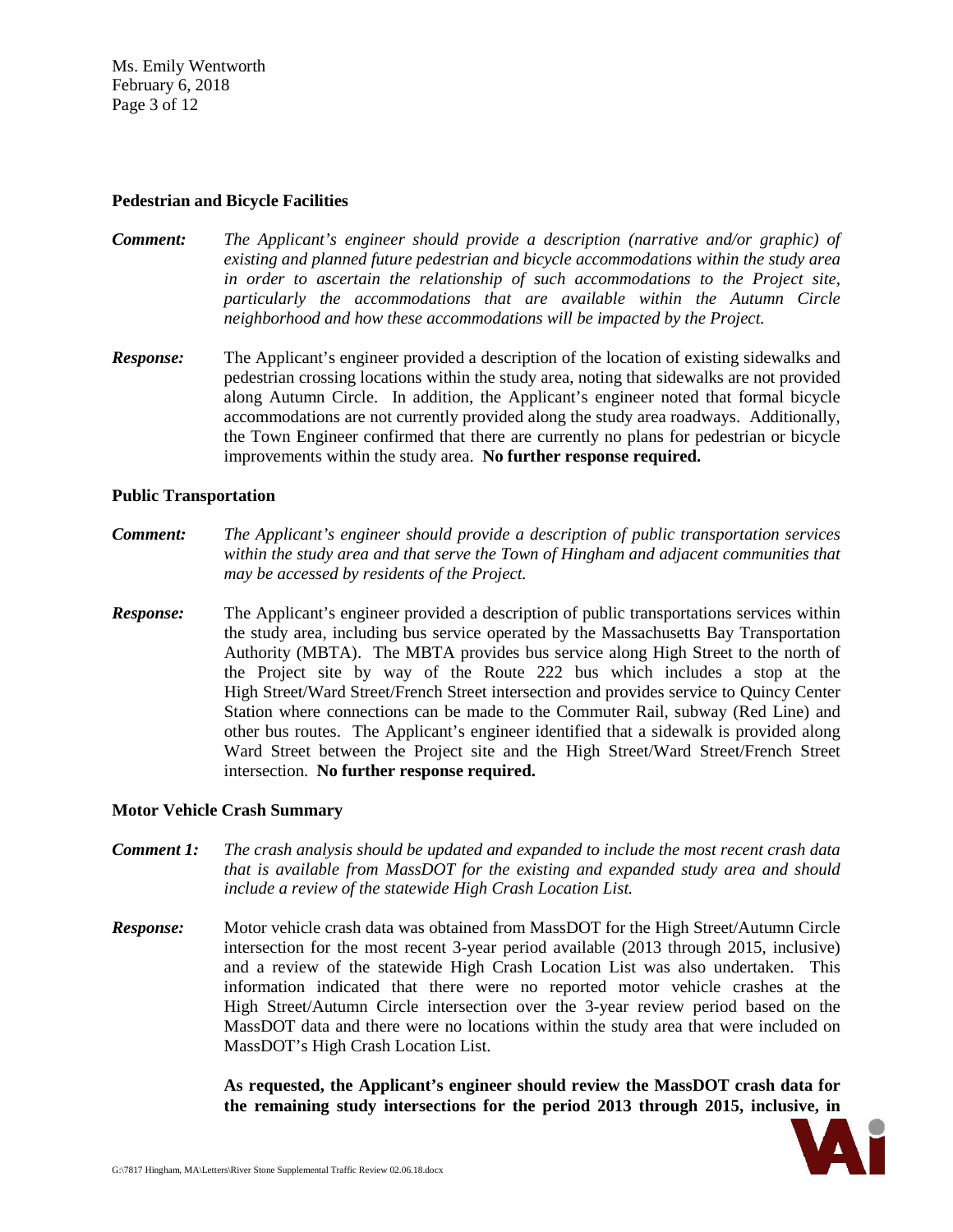**order to determine if there has been any material change in the number of motor vehicle crashes occurring at the study intersections from the data that was presented in the April 2016 TIAS.**

- *Comment 2: Motor vehicle crash data should be obtained from the Town of Hingham Police Department for the most recent 3-year period available.*
- *Response:* Motor vehicle crash data was obtained from the Hingham Police Department for the High Street/Ward Street/French Street intersection for the period 2015 through 2017, inclusive. This Hingham Police Department data indicated that the High Street/ Ward Street/French Street intersection experienced a total of 16 reported motor vehicle crashes over the 3-year review period, the majority of which involved angle (turning) or crossing maneuvers that resulted in property damage only, consistent with the MassDOT crash data that was presented in the April 2016 TIAS.

**As requested, the Applicant's engineer should obtain motor vehicle crash data/incident logs (crash reports are not required) for the remaining study area intersections from the Hingham Police Department for the most recent 3-year period available.**

- *Comment 3: A motor vehicle collision diagram should be prepared for the High Street/ Ward Street/French Street intersection in order to ascertain motor vehicle crash patterns at the intersection.*
- *Response:* A motor vehicle collision diagram was prepared for the High Street/Ward Street/ French Street intersection using the Hingham Police Department data. A review of the motor vehicle collision diagram indicated that the majority of the reported crashes involved a vehicle traveling northbound on Ward Street being struck by a vehicle travelling eastbound on High Street. The Applicant's engineer identified sight distance limitations on both the Ward Street and French Street approaches as potential contributing factors to the motor vehicle crashes that are occurring at the intersection. **No further response required.**

# **Future Conditions**

#### **No-Build Conditions**

- *Comment: The Applicant's engineer should consult with MassDOT and the Town of Hingham Engineering Department in order to determine if there are any planned roadway improvement projects within the study area that would impact traffic volumes, trip patterns or operating conditions.*
- **Response:** The Applicant's engineer consulted with the Town Engineer and no roadway or safety improvement projects were identified to be planned within the study area at this time. **No further response required.**

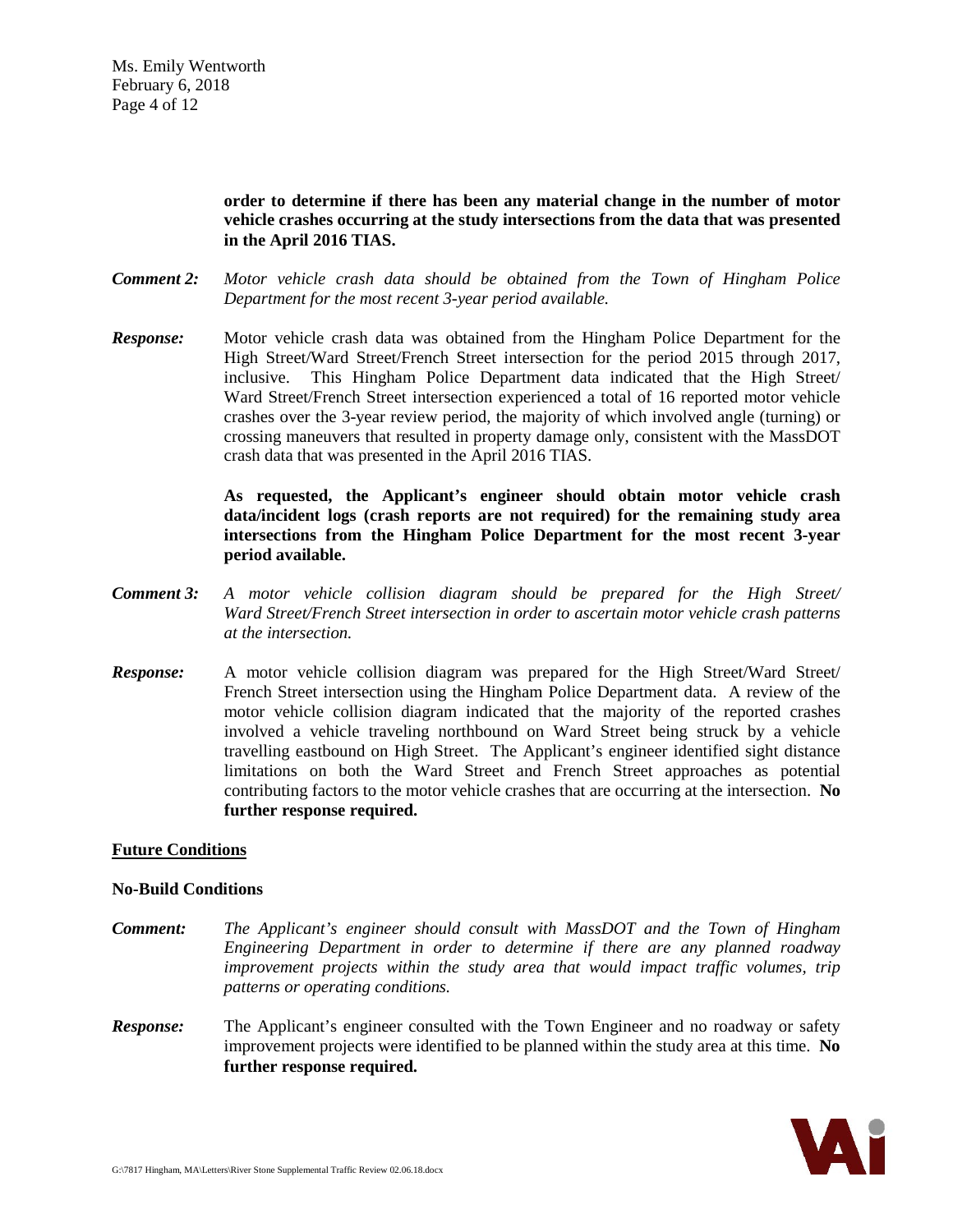Ms. Emily Wentworth February 6, 2018 Page 5 of 12

### **Build Conditions**

- *Comment: The Applicant's engineer should review and revise the trip distribution pattern, trip assignment and Build condition traffic volume networks to reflect the extension of Viking Lane to intersect Autumn Circle.*
- *Response:* The Applicant's engineer revised the trip distribution pattern, trip assignment and Build condition traffic volume networks to reflect: i) the current development program; ii) the proposed extension of Viking Lane to intersect Autumn Circle; and iii) the addition of the High Street/Autumn Circle intersection to the study area. Based on the revised trip assignment, it was assumed that approximately 15 percent of the traffic associated with the Project would use Autumn Circle to access High Street to/from the east, or approximately three (3) vehicles during the weekday peak hours. **No further response required.**

# **Traffic Operations Analysis**

- *Comment: The Applicant's engineer should provide an assessment of Project-related impacts along Autumn Circle and at the Autumn Circle/High Street intersection. This assessment should include a discussion on how motorist delays at the High Street/ Ward Street/French Street intersection may induce cut-through traffic through the Autumn Circle neighborhood.*
- *Response:* The Applicant's engineer revised the traffic operations analysis to reflect the expansion of the study area to include the High Street/Autumn Circle intersection and the revised traffic volume projections and trip assignment for the Project. Based on the revised analysis, the Applicant's engineer noted the following conditions at the study intersections:
	- *High Street/Ward Street/French Street* Under 2023 Build conditions, all movements from Ward Street during both the weekday morning and evening peak hours and all movements from French Street during the weekday evening peak-hour are predicted to remain operating over capacity (defined as LOS "F") with vehicle queues on the Ward Street approach exceeding 200 feet. Project-related impacts were defined as an increase in average motorist delay of up to 22 seconds and in vehicle queuing of between 1 and 2 vehicles.
	- *Ward Street/Ward Street Extension* Under 2023 Build conditions, all movements are predicted to remain operating at LOS C or better during both the weekday morning and evening peak hours (no change over 2023 No-Build conditions). Project-related impacts were defined as an increase in average motorist delay of less than 1.0 seconds and in vehicle queuing of up to 1 vehicle.
	- *Cushing Street/Ward Street* Under 2023 Build conditions, all movements from the Ward Street approach are predicted to remain operating at LOS C during the weekday morning peak-hour and at LOS E during the weekday evening peak-hour (no change over 2023 No-Build conditions). Project-related impacts were defined as

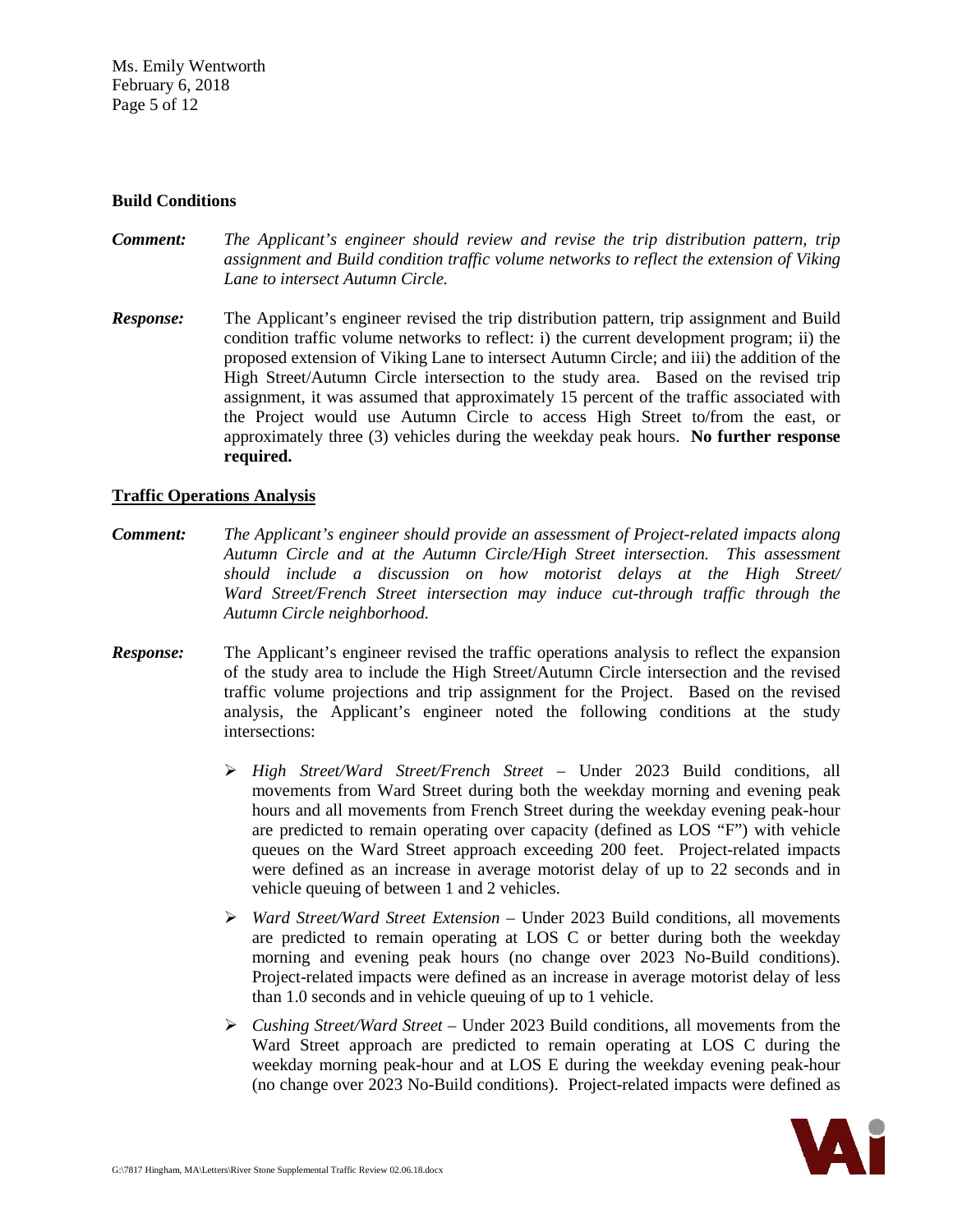Ms. Emily Wentworth February 6, 2018 Page 6 of 12

> an increase in average motorist delay of up to 1.2 seconds and in vehicle queuing of up to 1 vehicle.

- *High Street/Autumn Circle* Under 2023 Build conditions, all movements from the Autumn Circle approach are predicted to remain operating at LOS B during both the weekday morning and evening peak hours (no change over 2023 No-Build conditions). Project-related impacts were defined as an increase in average motorist delay of less than 1.0 seconds and in vehicle queuing of up to 1 vehicle.
- *Ward Street/Viking Lane* All movements are predicted to operate at LOS B or better during the peak hours with vehicle queues of between 0 and 2 vehicles.

# **It is expected that the Road Safety Audit (RSA) that the Applicant has agreed to perform at the High Street/Ward Street/French Street intersection (discussion follows) will also identify measures that can improve traffic operations at the intersection. No Further response required.**

With regard to impacts along Autumn Circle, the Applicant's engineer noted that the Project is expected to add approximately three (3) vehicles during the weekday peak hours and that the proposed connection between Viking Lane and Autumn Circle is not expected to induce cut-through traffic given the inconvenient nature of the travel route vs. continuing along Ward Street or High Street. The Applicant's engineer recommended that traffic calming measures be installed along Viking Lane as an additional measure to discourage cut-through traffic. **The Applicant's engineer should discuss how the proposed connection and the resulting additional traffic would impact pedestrian safety along Autumn Circle.**

# **Sight Distance**

- *Comment: The Applicant's engineer should provide both the measured stopping sight distance and intersection sight distance for the Ward Street/Viking Lane intersection as it is not clear which measurements are presented in Table 4 of the April 2016 TIAS. In addition, sight distance measurements should also be provided for the High Street/Autumn Circle intersection and for the High Street/Ward Street/French Street intersection given that lines of sight at the intersection may be a contributing factor to the motor vehicle crashes that are occurring at the intersection.*
- **Response:** The Applicant's engineer clarified that the sight distance measurements that were provided in the April 2016 TIAS for the Ward Street/Viking Lane intersection were for a motorist exiting Viking Lane (intersection sight distance) and not the stopping sight distance along Ward Street approaching the intersection. As requested, sight distance measurements were provided for Ward Street approaching Viking Lane and for the High Street/Autumn Circle and High Street/Ward Street/French Street intersections, the results of which are summarized below.

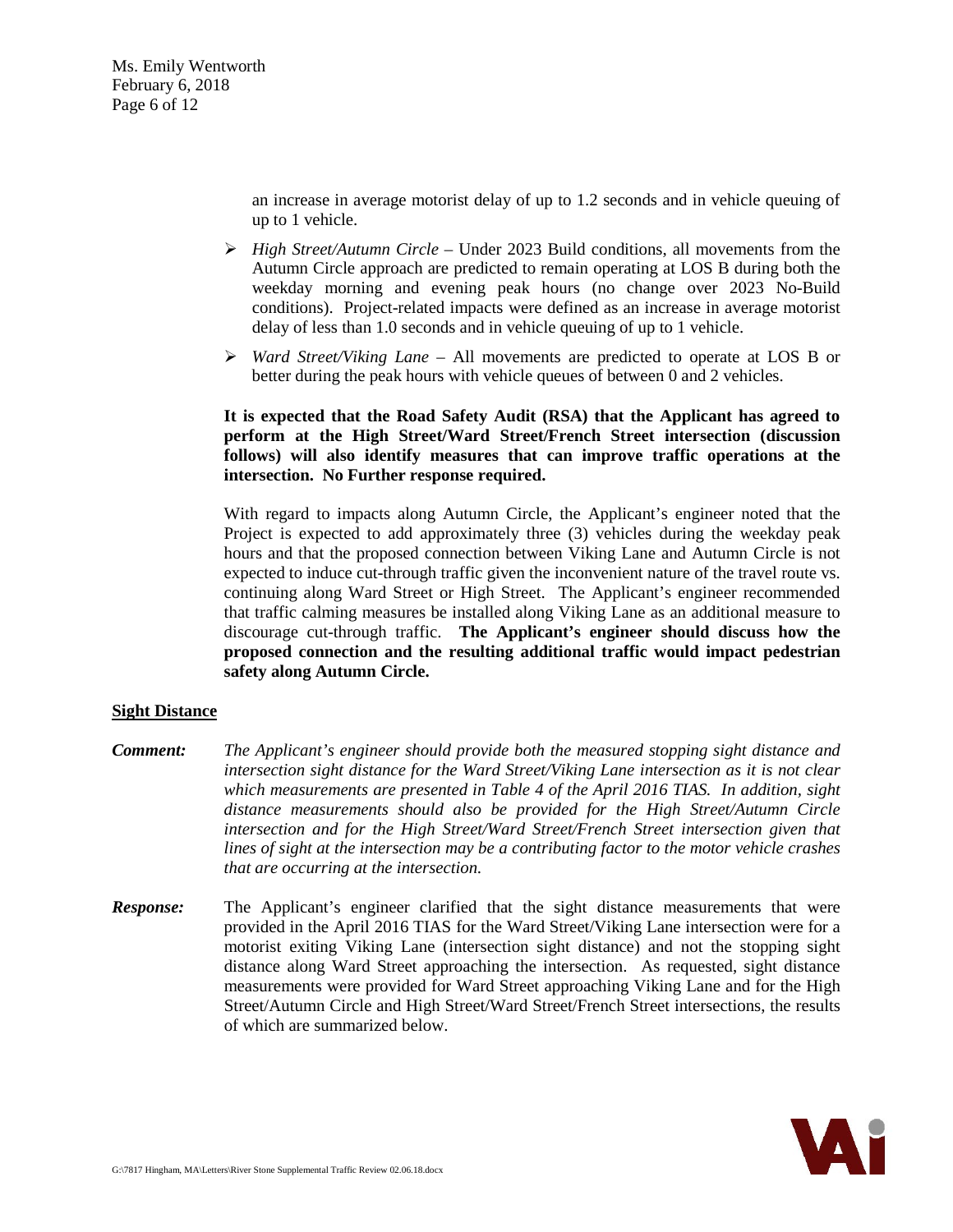Ms. Emily Wentworth February 6, 2018 Page 7 of 12

#### Ward Street/Viking Lane

Sight lines along Ward Street approaching Viking Lane exceed 360 feet, where a minimum required sight line of between 220 and 240 feet is required based on the measured  $85<sup>th</sup>$  percentile vehicle travel speed approaching the intersection (32 miles per hour (mph) southbound and 34 northbound, both of which exceed the regulated or "prima facie" speed along Ward Street (30 mph)).<sup>[1](#page-6-0)</sup> Sight lines exiting Viking Lane exceed 400 feet, which also exceeds the aforementioned minimum sight distance requirements.

# High Street/Autumn Circle

Sight lines exiting Autumn Circle exceed 400 feet, where a minimum required sight line of 315 feet is required based on the measured  $85<sup>th</sup>$  percentile vehicle travel speed approaching the intersection as documented by the Hingham Police Department (41 mph). Sight lines along High Street approaching Autumn Circle were observed to exceed 500 feet, which also exceeds the aforementioned minimum sight distance requirement.

# High Street/Ward Street/French Street

Sight lines from the Ward Street approach were found to exceed 500-feet looking to the east along High Street and 320 feet looking to the west, both of which exceed the required minimum sight distance for a 41 mph approach speed. Sight lines looking to the east from the French Street approach were found to be limited to 190 feet due to the horizontal and vertical curvature of High Street and landscaping adjacent to the intersection. **This sight distance (190-feet) is well below the minimum sight distance of 315-feet that is recommended for safe operations.** Sight lines looking to the west from the French Street approach were found to exceed 500-feet. The Applicant's engineer noted that the majority of the crashes that are occurring at the intersection are on the Ward Street approach where the available sight line exceeds the minimum required value for safe operation based on a 41 mph approach speed.

**The Applicant has agreed to conduct a RSA at the High Street/Ward Street/ French Street intersection (discussion follows) that will identify corrective measures that can be undertaken at the intersection to improve safety. No Further response required.**

<span id="page-6-0"></span><sup>|&</sup>lt;br>|<br>| <sup>1</sup>The regulated or "prima facie" speed is defined is defined in M.G.L. Chapter 90, Section 17, as the speed which would be deemed reasonable and proper to operate a motor vehicle.

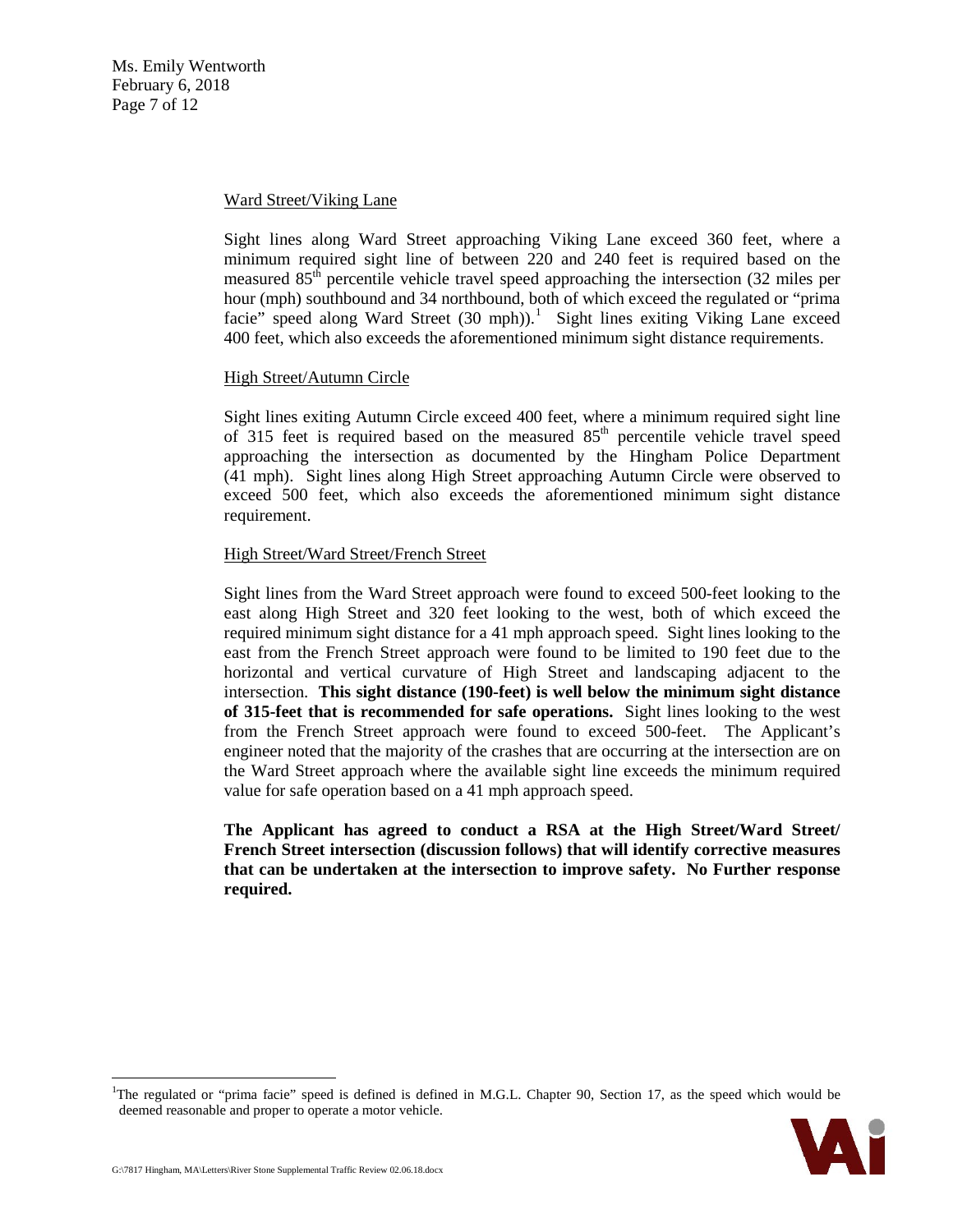Ms. Emily Wentworth February 6, 2018 Page 8 of 12

#### **Recommendations**

- *Comment: We are in agreement with the infrastructure commitments that were outlined by the Applicant's engineer; however, given the documented crash history at the High Street/Ward Street/French Street intersection, the Applicant should commit to the following measures:*
	- *1. Facilitate (fund) the completion of a Road Safety Audit (RSA) to identify both short and long-term improvements to improve safety at the intersection;*
	- *2. Pending completion of the RSA, design and construct the short-term improvements identified as a part of the RSA. Said improvements to be constructed prior to the issuance of any Certificate of Occupancy for the Project subject to receipt of all necessary rights, permits and approvals.*

*In addition, the Applicant's engineer should provide recommendations for traffic control, pedestrian accommodations and safety along Autumn Circle. These recommendations should include measures to reduce the potential for cut-through traffic between High Street and Ward Street, moderate travel speeds through the neighborhood and enhance pedestrian safety.*

*Response:* The Applicant has agreed to conduct the RSA for the High Street/Ward Street/ French Street intersection; however, the Applicant indicated that they cannot agree to implement the improvements that may result from the RSA since they are not defined at this time.

> **We recommend that the RSA be conducted by an independent consultant retained by the Applicant with experience in preparing RSAs, and that the RSA follow the MassDOT** *Road Safety Audit Guidelines***. The RSA should be performed within 6-months of the issuance of a Comprehensive Permit for the Project, to the extent that the Zoning Board of Appeals (ZBA) is inclined to act favorably on the Application, with copies of the Draft and Final RSA to be provided to the ZBA, the Department of Public Works, the Town Engineer and the Police Department. Prior to the issuance of any Certificate of Occupancy for the Project, the Applicant shall either: i) design and construct the short-term improvements identified as a part of the RSA; or ii) provide funds (in an amount to be determined by the ZBA) to the Town to implement the short-term improvements.**

> **Alternatively, the Applicant could conduct the RSA prior to the close of the public hearing process and then present a proposal to the ZBA to advance the improvements identified as a part of the RSA for consideration as a condition of the issuance of a Comprehensive Permit for the Project.**

> The Applicant has agreed to install traffic calming devices along Viking Lane to include a raised crosswalk and a speed hump in an effort to reduce vehicle travel speeds and the potential for cut-through traffic to use Autumn Circle. **These accommodations should be reflected on the** *Comprehensive Permit Plan***.**

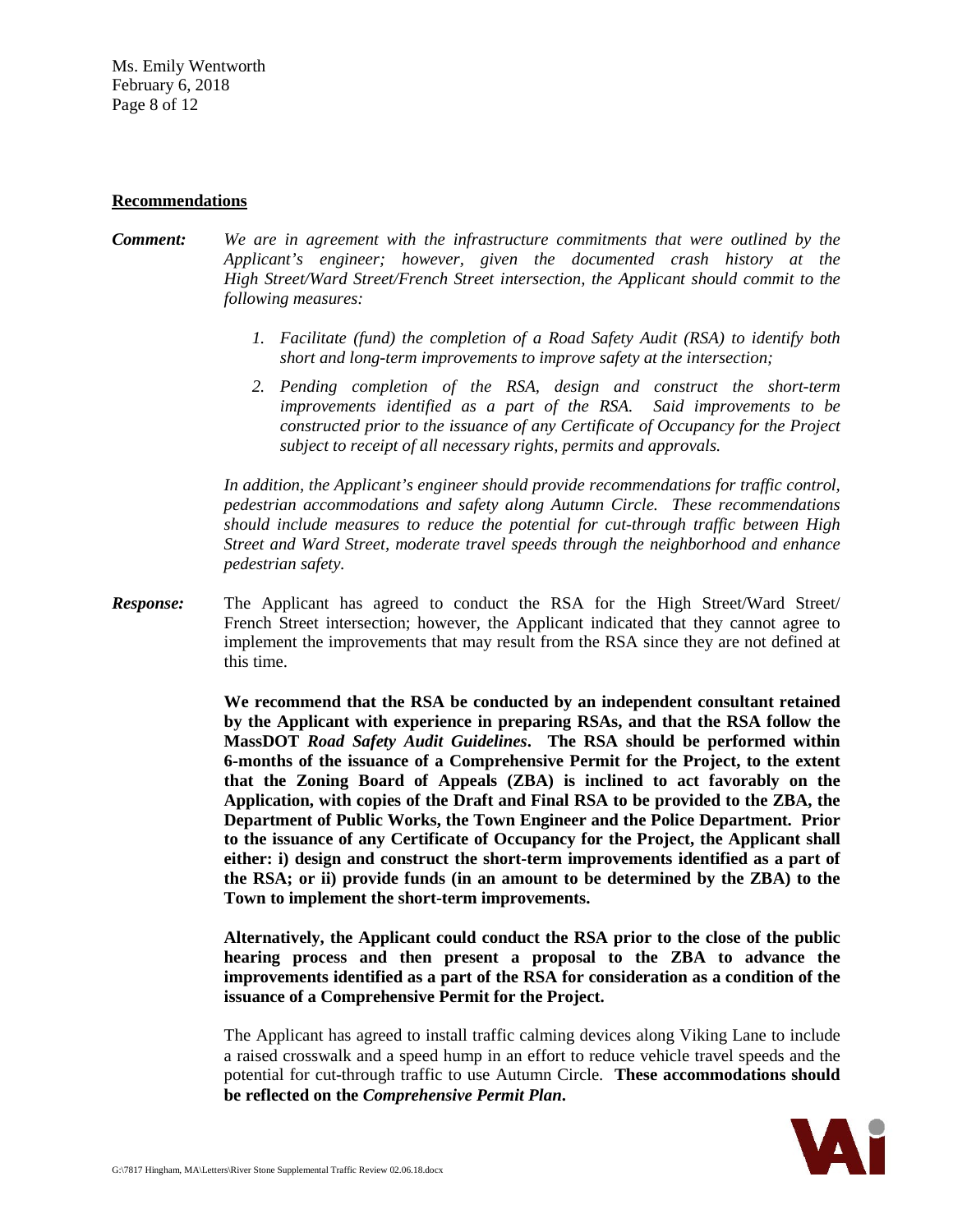Ms. Emily Wentworth February 6, 2018 Page 9 of 12

> **The Applicant's engineer should also provide recommendations for safety enhancements that can be implemented within Autumn Circle that provide a similar level of accommodation for safety to that which is proposed for the residents of the Project.**

### **COMPREHENSIVE PERMIT PLAN**

- *Comment 1: A truck turning analysis should be provided for the Town of Hingham Fire Department design vehicle and a single-unit (SU) truck (representative of a maintenance vehicle, trash/refuse truck or similar). The turning analysis should demonstrate that the subject vehicles can access and circulate within the Project site in an unimpeded manner, and that the turn-around area at the end of "Road C" complies with the requirements of NFPA® 1.[2](#page-8-0)*
- *Response:* A truck turning analysis was provided for the Hingham Fire Department design vehicle and a single-unit truck circulating within the Project site. **Based on our review of the turning analysis, the following comments should be addressed by the Applicant's engineer:**
	- **1a. The Applicant should consult with the Hingham Fire Department to determine if the primary response will be from High Street or Ward Street. If the response will be from High Street, a turning analysis should be performed for a vehicle entering at the High Street/Autumn Circle intersection and then proceeding to the Project site.**
	- **2a. Expand the analysis to include turning maneuvers to/from Ward Street for each design vehicle. The curbline along both sides of Ward Street and the centerline pavement marking should be shown on the turning analysis.**
	- **3a. The fire truck turning analysis indicates that the bumper/ladder overhang will extend beyond the edge of the pavement in a number of locations. The Applicant should confirm that this is acceptable to the Fire Department and verify that no objects will be located in these areas that would inhibit fire truck maneuverability, including snow windrows.**
	- **4a. The turning analysis for the turnaround area between Buildings 16 and 17 indicates that the fire truck design vehicle cannot maneuver within the area that is provided. The Applicant's engineer should redesign the turnaround to comply with the requirements of NFPA® 1.**
- *Comment 2: Internal to the Project site, circulating roads and drive aisles should be a minimum of 24-feet in width for two-way travel and a minimum of 20-feet in width for one-way travel, or as required to accommodate truck access and fire truck turning maneuvers. The Site Plans currently reflect a 20-foot wide roadway with 1-foot wide Cape Cod berm along*

<span id="page-8-0"></span> $\frac{1}{2}$ *National Fire Protection Association (NFPA)® 1, Fire Code*, Seventh Edition; NFPA; Quincy, Massachusetts; 2015; as amended per 527 CMR.

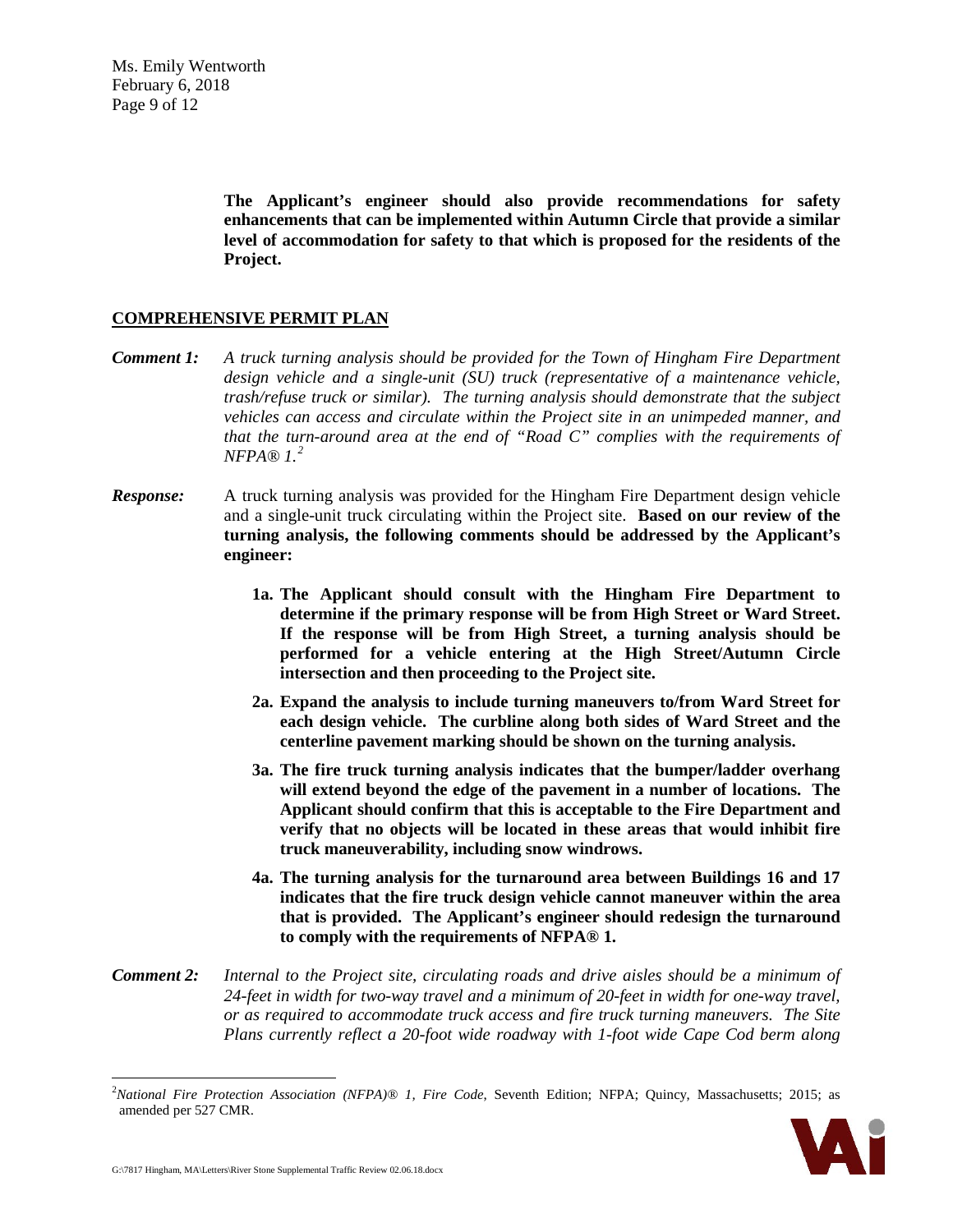Ms. Emily Wentworth February 6, 2018 Page 10 of 12

> *both sides, which does not comply with MassDOT standards for residential access to aggregations of residential units of 10 or more dwelling units.[3](#page-9-0)*

**Response:** The Applicant's engineer stated that they strongly believe that a 20-foot wide roadway with 1-foot wide Cape Cod berms is adequate to accommodate the Project and further stated that the truck turning analysis that was provided supports this contention.

> **We disagree with the Applicant's engineer and refer to the engineering standards cited in our original comment pertaining to roadway width and our comments noted herein with regard to the truck turning analysis. The roadways within the Project site should be widened to 24-feet. The Applicant's engineer should also indicate if changes are proposed to the cul-de-sac where the connection to Autumn Circle is proposed, and if traffic control devices are planned at the connection.**

- *Comment 3: Where a sidewalk is proposed adjacent to the roadway, vertical curb should be provided or the sidewalk should be set back from the edge of the traveled-way by a minimum of 2-feet.*
- *Response:* The *Comprehensive Permit Plan* has been revised to provide a 2-foot wide grass strip/off-set between the edge of the traveled-way and the sidewalk. **No further response required.**

**The** *Comprehensive Permit Plan* **indicates that sidewalks within the Project site will be 4-feet wide. The Public Rights-of-Way Accessibility Guidelines (PROWAG) requires that sidewalks that are less than 5-feet wide provide clear passing zones at intervals of 200-feet (maximum) that shall be 5-feet wide for a distance of 5-feet (R301.3.2). The** *Comprehensive Permit Plan* **should be revised to provide sidewalks that are a minimum of 5-feet wide or that comply with the PROWAG.**

- *Comment 4: Vehicles exiting the Project site to Ward Street should be placed under STOP-sign control with a marked STOP-line provided. These accommodations should be shown on the Site Plans.*
- *Response:* A STOP-sign and marked STOP-line have been added to the *Comprehensive Permit Plan.* **No further response required.**
- *Comment 5: A sidewalk has been provided along one-side of Viking Lane, "Road B" and "Road C" extending to Autumn Circle. The sidewalk should also be extended to Ward Street where a marked crosswalk and Americans with Disabilities Act (ADA) compliant wheelchair ramps and detectable panels should be provided for crossing Viking Lane. In addition, a crossing of "Road B" should also be provided in conjunction with the sidewalk extension to Ward Street.*

<span id="page-9-0"></span><sup>&</sup>lt;sup>2</sup><br>3 <sup>3</sup>The 2006 *Massachusetts Highway Department Project Development & Design Guide* recommends that a two-lane driveway (24-feet in width) be provided for aggregations of residential use of around ten dwelling units or greater.

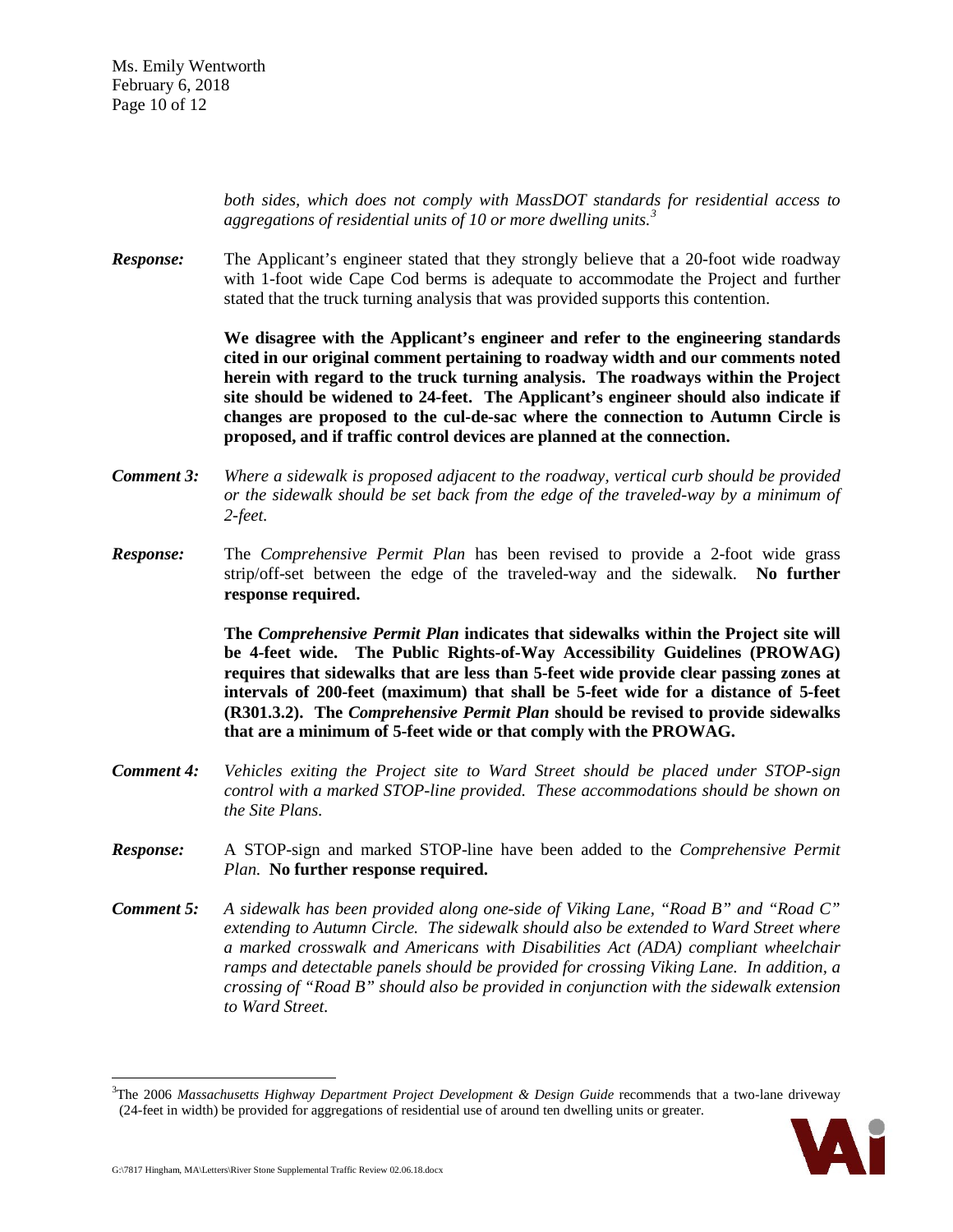Ms. Emily Wentworth February 6, 2018 Page 11 of 12

- *Response:* The proposed sidewalk has been extended to Ward Street and the requested crosswalks and ADA compliant wheelchair ramps have been added to the *Comprehensive Permit Plan*. **No further response required.**
- *Comment 6: Where pedestrian crossings are proposed, marked crosswalks are shown. The Applicant's engineer should confirm that the crossings will include ADA compliant wheelchair ramps and detectable panels.*
- *Response:* A note has been added to the *Comprehensive Permit Plan* to indicate that all crossings will be ADA compliant. **No further response required.**
- *Comment 7: Sight triangle areas should be shown on the Site Plans along with a note to indicate: "Signs, landscaping and other features located within sight triangle areas shall be designed, installed and maintained so as not to exceed 2.5-feet in height. Snow windrows located within sight triangle areas that exceed 3.5-feet in height or that would otherwise inhibit sight lines shall be promptly removed."*
- *Response:* **This comment has not been addressed.**
- *Comment 8: A note should be added to the Site Plans stating: "All Signs and pavement markings to be installed within the Project site shall conform to the applicable specifications of the Manual on Uniform Traffic Control Devices (MUTCD).[4](#page-10-0) "*
- *Response:* **This comment has not been addressed.**
- *Comment 9: Where provided, double-yellow centerline pavement markings should consist of two parallel yellow lines.*
- *Response:* The *Comprehensive Permit Plan* does not include centerline pavement markings. **No further response required.**
- *Comment 10: Driveways to individual units should be a minimum of 21-feet long measured between the garage door and the far edge of the sidewalk (edge closest to the residence) where a sidewalk is provided, and 23-feet measured between the garage door and the edge of the traveled-way in locations without a sidewalk.[5](#page-10-1)*
- *Response:* The Applicant's engineer stated that the driveways will meet the indicated dimensions and typical driveway dimensions have been added to the *Comprehensive Permit Plan*. **No further response required.**
- *Comment 11: A school bus waiting area should be provided at an appropriate location defined in consultation with the Town of Hingham School Department.*

<span id="page-10-1"></span><span id="page-10-0"></span><sup>&</sup>lt;sup>5</sup>NCHRP Report 659, *Guide for the Geometric Design of Driveways*; Transportation Research Board of the National Academies; Washington, D.C.; 2010.



 <sup>4</sup> *Manual on Uniform Traffic Control Devices* (MUTCD); Federal Highway Administration; Washington, DC; 2009. <sup>5</sup>